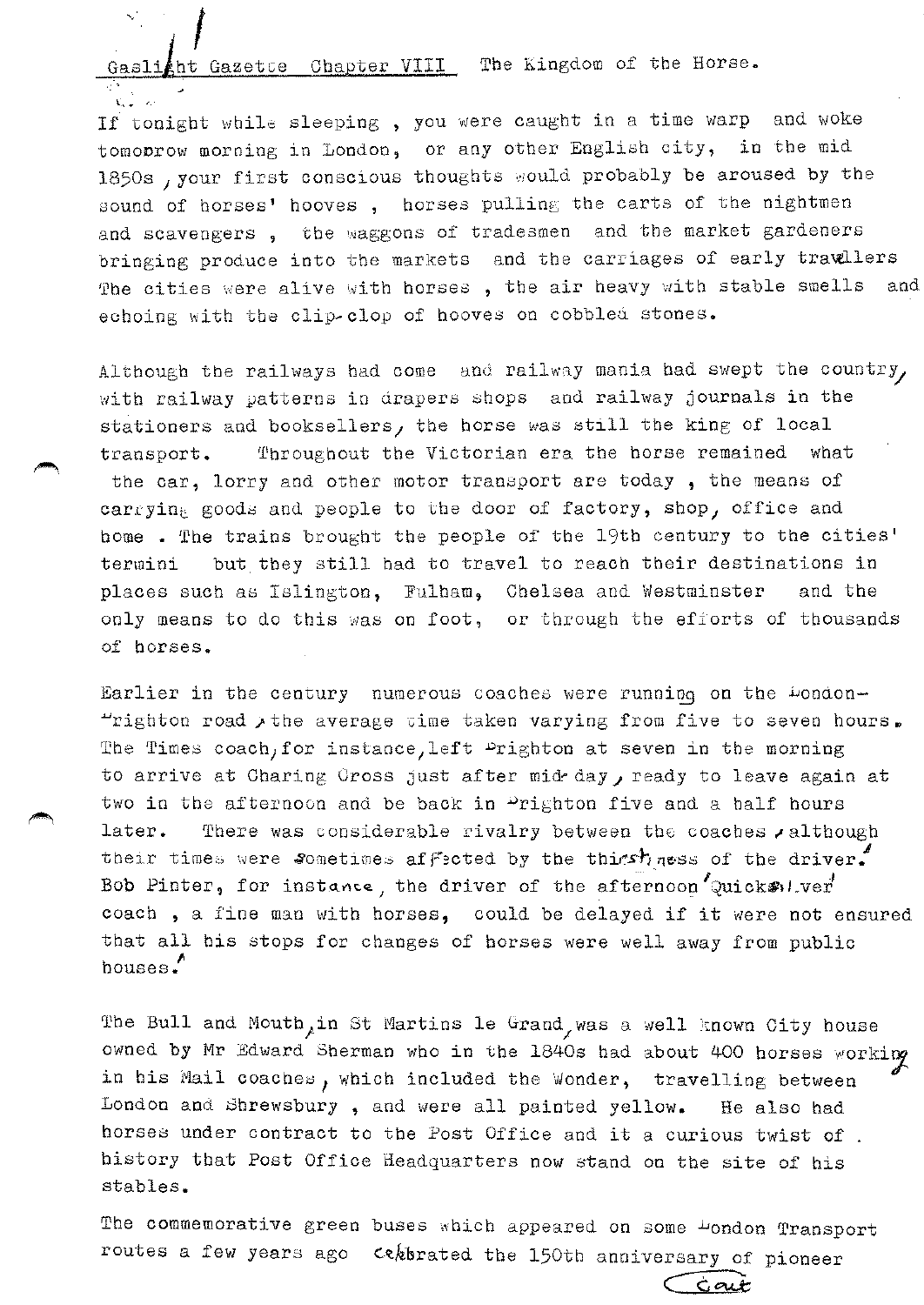**of the horse drawn omnibus, George Shillibeer**, in days when driving furiously meant seven miles and hour. The  $td$  a of providing communal horse drawn transport ( as against the privately owned or individually hired(hackney)carriages) for short journeys inside cities or towns was originated in Faris in 1819 by Monsieur  $J_{\alpha\alpha}$ ues Lafitte. One of the destinations of his first buses was apposite a shop owned by a man called Omnes, above which hung a sign ' Omnes Omnibus ( all things for every body )  $\epsilon$  Lafitte liked the idea and called his new public vehicle 'the Omnibus '.

George Shillibeer was a naval man who had left the sea to work as a coachbuilder in Faris, he produced an improved vehicle for Lafitte and decided that he would try to make his own fortune with public omnibuses in London, In .July 1829 he put the first horse bus on the London roads. choosing a toll-free route between Paddington Green and the Bank, a popular destination for business men who had moved out to the suburbs north of Hyde  $\pm'$ ark but still worked in the city. Shillibeers name was written in large letters on the side of the buses which soon became knowns as ' Shillibeers '.

The first carriages for public hire in London had been introduced centuries earlier in Stuart days and the term ' hackney carriage ' originates from the licensing office which was situated in this part of London • The reputation of hackney drivers for rudeness and coarseness and charging ' exhorbitant fares contributed to Shillibeers early success with his comparatively luxurious vehicles and well- mannered drivers. His coaches ran four times a day, via Marylebone and Domers Town and City Road to the  $f^{\lambda}$ ink, the fare for the whole journey being sixpence and his smart conductor in white trousers and a black jacket with brass buttons was said to have captivated the hearts of all the fair domsels of Paddington  $\mathbf{v}$ reen with his handsome figute and beautiful accent  $\mathbf{v}$ .

f. At first some of Shillbeers past ship mates were hired to man the other buses but some grew bored and were replaced by professional coachmen. but the strict standards of manners were still insisted upon and the passengers were also provided with books and magazines to read on the journey. .LJespLte all these attractions the venture d'~ cot prosper long, the conductors pilfered themoney and the passengers stile the books<sub>a</sub> Soon rival firms were springing up and eventually Shillibeer was forced off the road, although some of his competitors even had the audacity to put his name on their pirate vehicles  $\prime$  trading on his reputation for good service.

cont.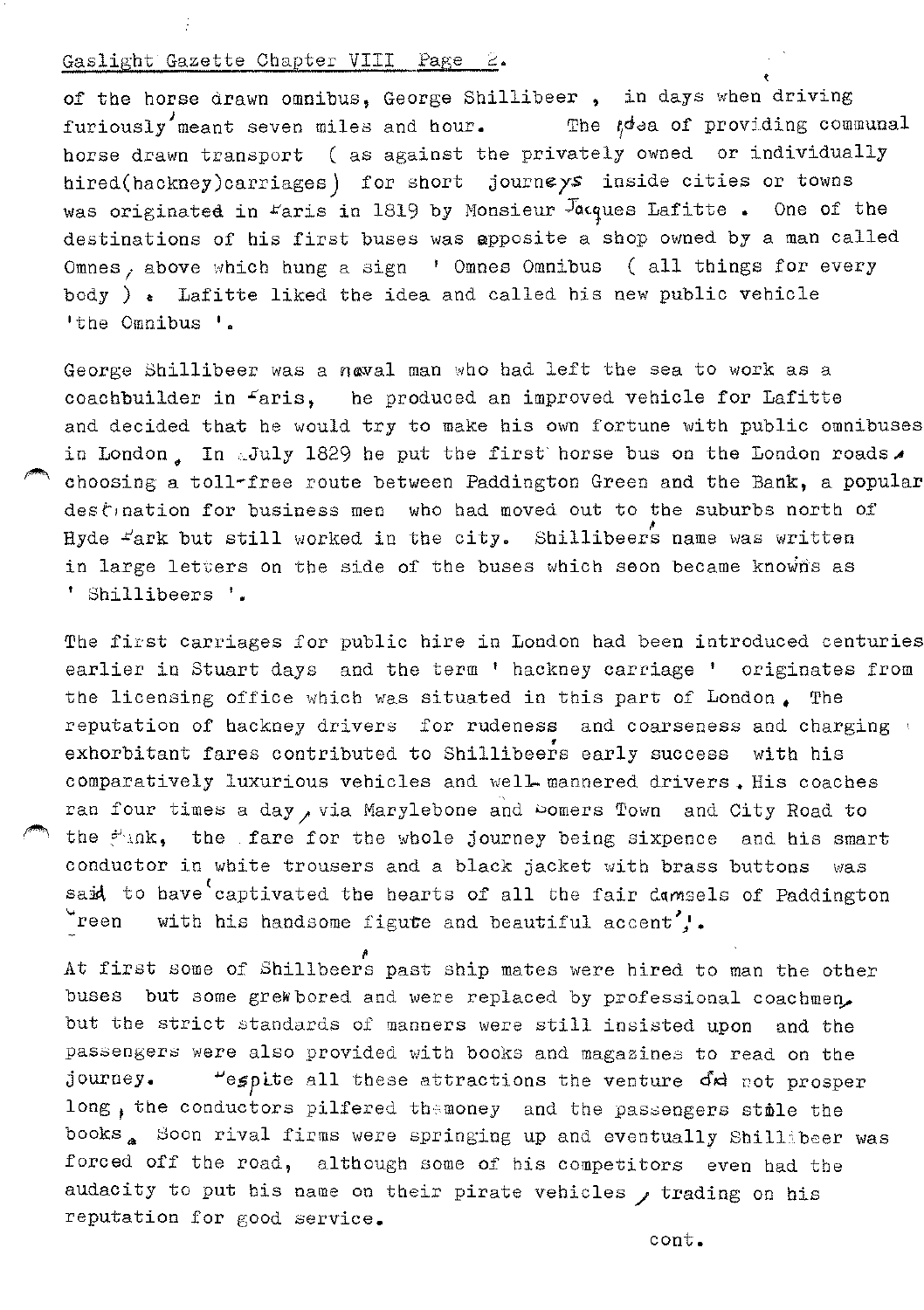As for Shillibeer, he had the good sense to get into a more flourishing trade , that of an undertaker and his hearses with ' Shillibeers Funeral  $Carriages$  ' on the side were soon a familiar sight in London.

Shillibeers buses had been drawn by three horses, one of his earliest rivals George Cloud started his business by runnins a service between Hammersmith and Hyde  $\pm$ ark Corner to  $\infty$ t Pauls, his vehrcles were drawn by two horses, were smaller than Shillibeers and painted red. Hammersmith was a popular centre *for* the new bus companies probably through its convenient situation on the outskirts of "ondon and the comparative ease of finding stabling space for a large number of horses In the  $1840s$  a "treet Directory shows three proprietors there including one woman, Ann Mitchell.

Mayhew tells of various ways in which the omnibus proprietors attempted to sheck on the conductors  $\rho$  one being the employment of a respectable looking woman who could pose as a passenger and surreptitiously count the number of  $\dot{\tau}$ ravellers to provide a tally against which the takings could be checked ( there were no such things as bus tickets for many a year ), but if she was rumbled she was more than likely to be dumped off in the most inconvenient and dirty place. The men, on the other hand , had to work long hours with no security . often being dismissed on the spot for no reason or a minor misdemeanour and there were always many others willing to take their place.

The bus driver had a far more secure position beimg a skilled man and Mayhew ingerviewed one who had done the job for fourteen years, ~ *Lt* was a hard life for man and beast he said he had only a few hours off every other Sunday and if he asked for more he would be told he could take a holiday if he liked ...for good. He was still sorrier for his horses. The starting and stopping was hardest for them he said, in Papa t Its such a terrible strain, I've felt for them on a wet night with a bus full of big people '. This driver was particularly against the use of  $a \subseteq$ bearing rein, the fashion for pulling up a horses head, feeling that if the animal could put his head down and pull, allowing his collar to take the weight, it would help him. On steep hills such as Ludgate and at Holborn, extra horses were sometimes kept to help get the load up the slope, but one of the tragic sights of  $\omega$ ondon was that of a fallen horse, either sick or injured lying dying in the gutter.

Buses had to run strictly to time, regardless of the traffic and weather with time keepers along the route .Horses were changed about five times a day *J* but galloping was forbidden even with a light load.

مهمدس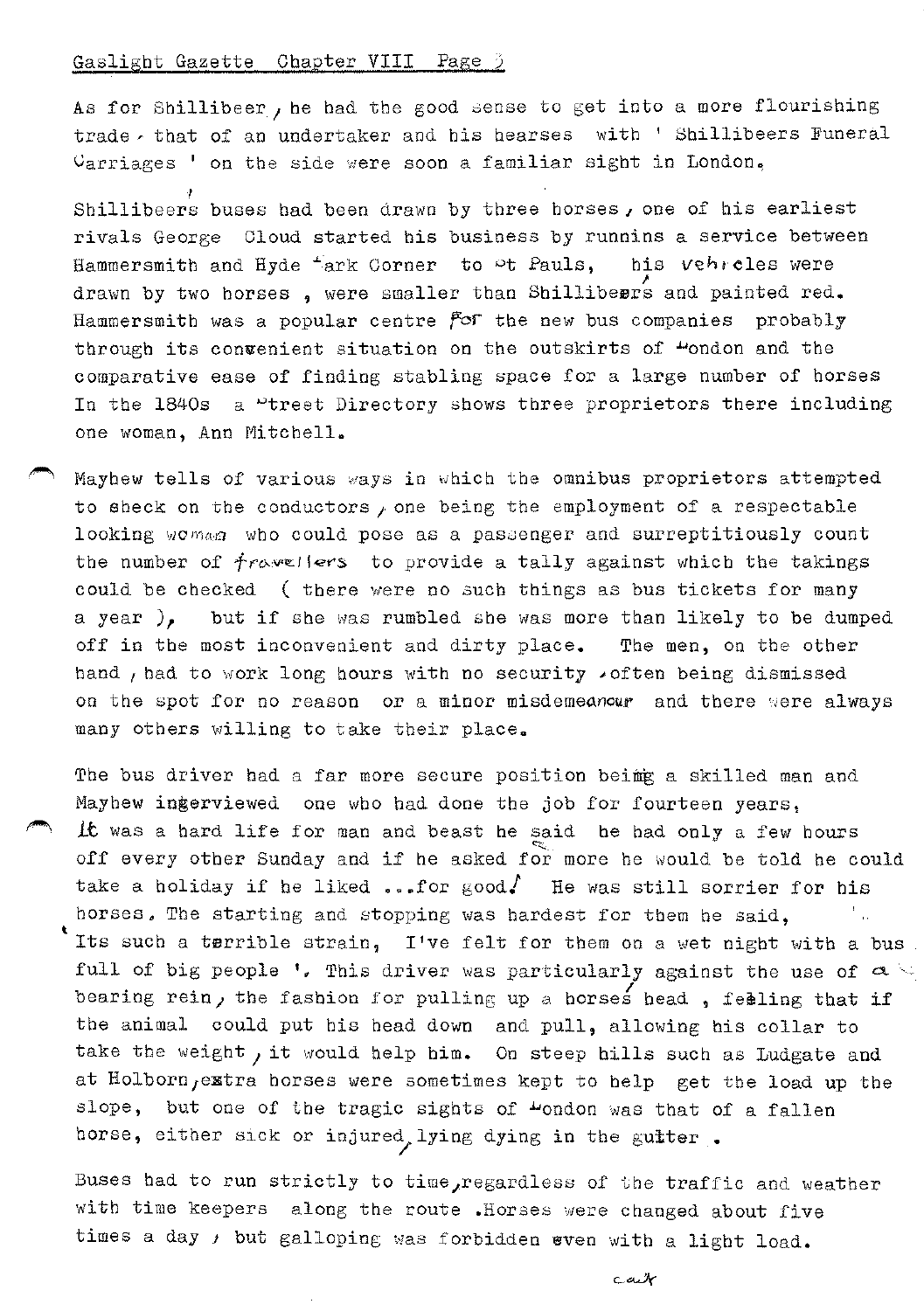A strong horse was needed to withstand the hard work of pulling weights around three tons overall along cobbled or asphalt surface roads or . even worse through the mud and slush of building sites on the outskirts of the city. A variety of horses was needed for the different types of work to which they were put, from small ponies and nags drawing the tradesmens carts to the heavy dray horses needed for coal, beer barrels, refuse and builders' materials. These animals, weighing up to 15 cwt were bred on English farms and renowned for being able to withstand the strain on their tendons from the different surfaces on which they had to work as well as the way in which they could be trained to back obediently and skilfully.

The omnibus horse was usually a mare brov  $G_{\mu}$ t to London when she was about five years old she was paired with a suitable pattner with whom she always worked and together they covered about 12 miles a day. The continued starting and stopping, as described by Mayhews driver, was particularly hard on them and their working life was usually not more than five years . They were normally well fed, however, because an underfed horse could not do the work and Mayhew estimated that they ate about twenty pounds of hay and six pounds of oats a day, Using statistics supplied by the Royal Veterinary College he also deduced that this, with the add  $\sqrt{L}$  on of the water they drank produced no less than 36 pounds of manure.

Fashions in horse colours were subject to whims although grey horses were not popular in carriages because their loose hairs blew back on to the  $r$ ark clothes of the passengers, but they were in demand for weddings and at one time much favoured by the fire brigades. Altheugh horses could be fed at the agreed stopping points where hay and oats were  $\text{kept}_\nearrow$  water was a much greater problem , water supplies were poor enough ior human beings let alone animals and they often had to rely on the humanity of local shop or pub keepers for a bucket to drink from. It was to be some years before at, the end of the decade, a group of horse lovers formed the "etropolitan Drinking Fountain and "attle Frough Association. The human end of the enterprise, to place drinking fountains in streets and open spaces , was in the cause of temperance as much as hygiene ( other water often being polluted to give a good excuse for the consumption of beer and spirits. ) By 1861 over sixty fountains and troughs bad been provided and it was estimated than over 50 600 horses drank daily from the troughs at the turn of the century. Eventually, in the 1950s with the almost complete disappearance of the horse from city streets wany of the trough

 $c_{\alpha}$ . $r$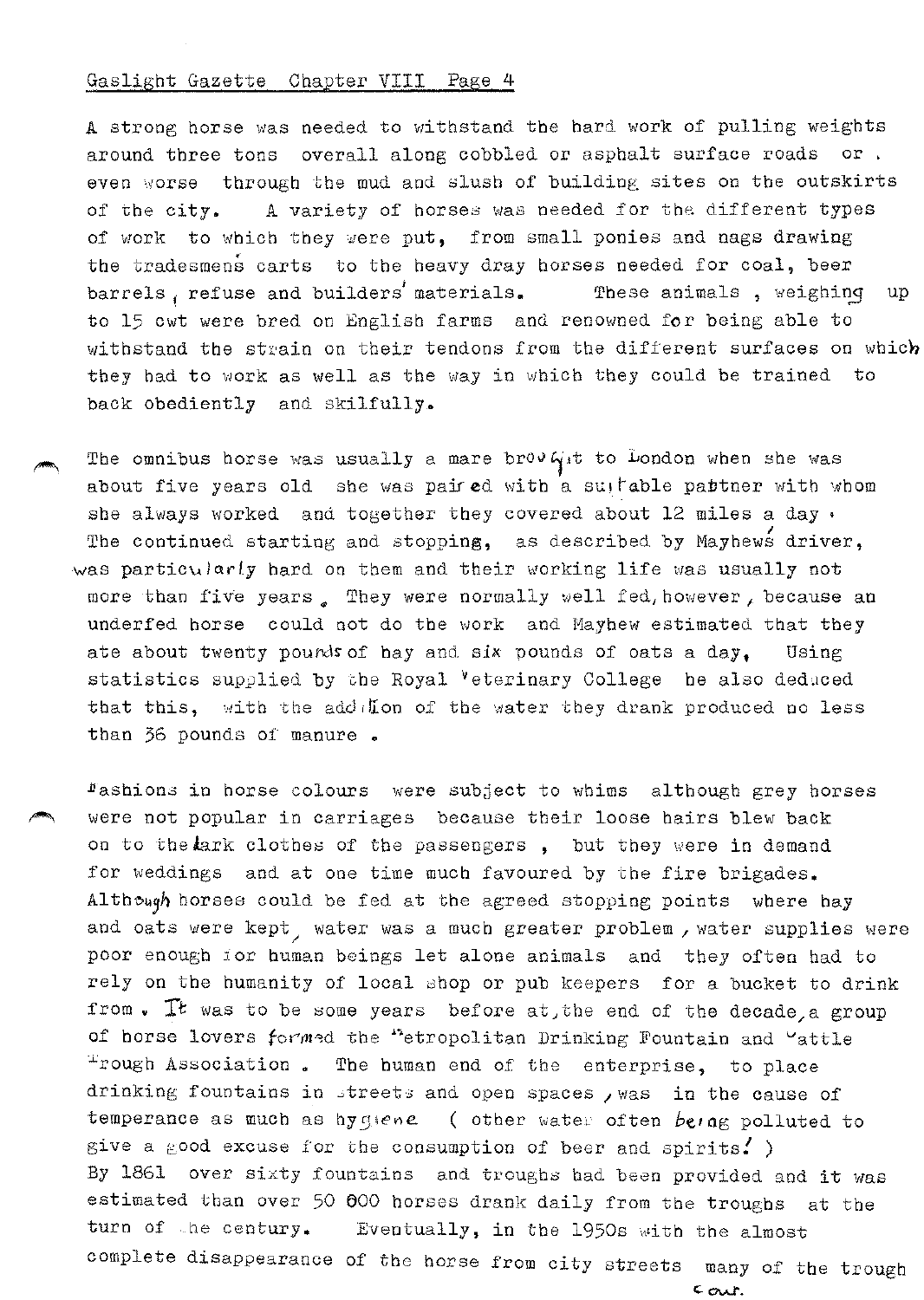free to anyone who was willing to remove them and pay the cost of transport but as they were made of solid granite and weighed about four tons most applicants were discouraged and many that remained were planted with flowers.

Having analysed the fuel consumption of the horse and the inevitable waste matter from its ' combustion ' Henry Payhew has left a detailed account of the men and some women who made the streets even moderately passable for those who had to travel on foot, the crossing sweepers without whom the roadways would have been a morass of horse dung. The occupation, he said, had three advantages, the smallness of the capital required  $\vee$  about twopence for a broom ), the opportunity and excuse it offered for ·soliciting gratuities without being considered a beggar and for those who had established themselves, a certain status in the neighbourhood and the chance to receive weekly offerings from the residents  $\bullet$  The right to a ' pitch  $\quad$  was protected at least unofficially by the local police *A* I believe there is only one crossing in London which is in the gift of a household ' said Mayhew <sup>c</sup>and this proprietorship originated in a tradesman having bad a paved footway la1d down at his own expense in front of his shop so that customers might run less. chance of dirtying their boots when they crossed over to give their orders. Some bakers, however, keep a crossing sweeper not only to keep a clean path for their clients but to open and shut the doors of their carriages.

Most of the crossing sweepers, he said, were disabled or infirm in some way but considered even the scanty subsistence they made preferable to the workhouse . The chief afflictions were old age, asthma and rheumatism or the loss of limbs. In addition to the regular swaepers, stationed at the corners of streets or squares, thene were casuals who went about the streets sweeping before the passers-by The regular sweepers<sup>)</sup>' perks ' also included being on hand to perform any odd jobs for nearby households such as posting detters or running errands  $aS$ well as having access to the crumbs from the rich mens tables either waste food or old clothes.

Girl sweepers usually only took to the job when it was w $\bm{e} t$ , spending the rest of their time selling lace or singing in the streets , Maybew estimated the earnings of the sweepers, whom he considered to be among the most honest of the London poor (because their trade demanded the resped of the neighbourhood *)* to be little more than twelve or fifteen shillings a week, As to the numbers, he could only estimate that it was very large. <sup>1</sup> There are few squares without a couple of these pathway scavengers

 $\overbrace{\hspace{15em}}^{\text{exark}}$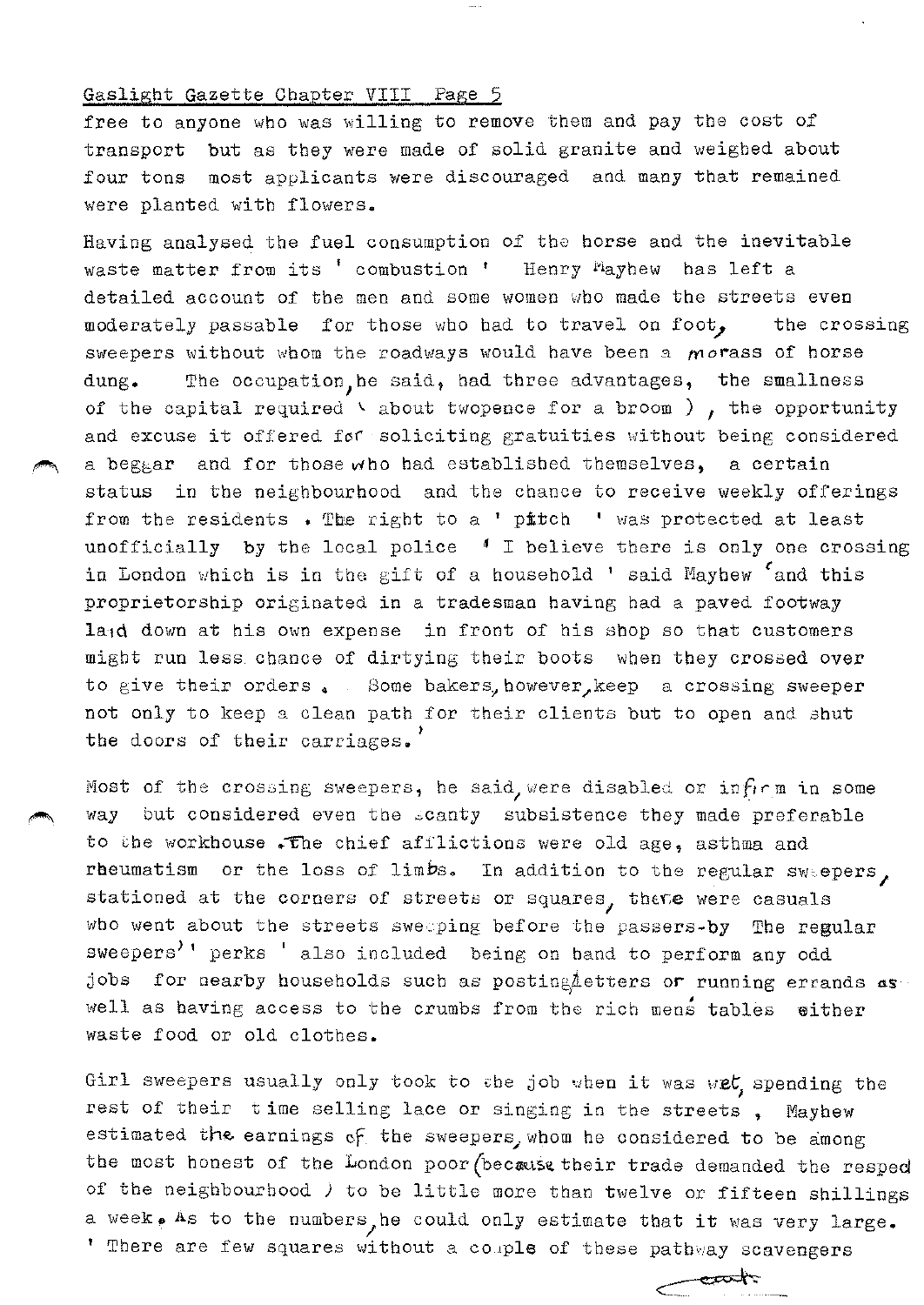and in the more respectable squares such as "avendish Square or foutman Square every corner has been seized upon and in the principal thoroughfares nearly every street has its  $\mathcal{L}$  ressing attendant. Some such as  $Billy$  in Cavendish  $square$  were as well up in society gossip as any scandal sheet,  $\text{Amap}_q$  the women swespers was a sweep's wife of eighty <sup>c</sup>almost beyond labour and .<br>another who vorked near the Foundling Hospital whose head under its pinched up bonnet was always bandaged because of a gathering on it.

Among the casual sweepers were those who only did the job on Sundays mostly octside churches and chapels. The child sweepers often formed themselves into gangs under a ' captain ' and in the evenings went off ' tumbling ' in the West End where they turned cartwheels or performed other acrobatics in front of the theatre goers to beg for money, particularly when the gentlemen were in the company of the ladies of the town. All the children were filthy, ill-clad and without shoes, their hair matted like old paant brushes and their skin grey with dirt, most were orphans and lived in lodging houses, sleeping three or four to a bed.

With the condition of the streets, aggravated by herds of cattle being driven through them to Smithfield or other markets, it is not *surprising* that anyone who could afford it preferred to be draws by horses than to walk about in their refuse. The hackney coach drivers and cabmen, unlike the buses, were only allowed to ply for hire when on the move, fares were fixed,. the drivers hired their vehicles and horses from a cab proprietor. and it was a rare one that rose to the position of owning his own and some had a bad name, ' Loose fellows of the fancy man class? "ayhew was told, the better sort being those who lived near the cab yards. The worst were known as bucks, unlicensed drivers who often had no home and yould sleep in the cab at night. They usually acted as stand ins for the regular drivers on the late shifts. In the 1850s there were reckoned to be  $5,000$  cabmen in London

Imitation may have been flattery but for Shillibeer it had spelled disaster as everyone got in on the act, The rivalry reached a fever pitch with the influx of visitors to the Great Exboition in 1851 when rival conductors are said to have frequently left their buses to fight one another and breakneck speeds terrorised the London streets as parake' buses raced to get to the stops where pasengers were waiting  $\bullet$  Fares went up and passengers were carried on the roof, which at that time was illegal.

cont.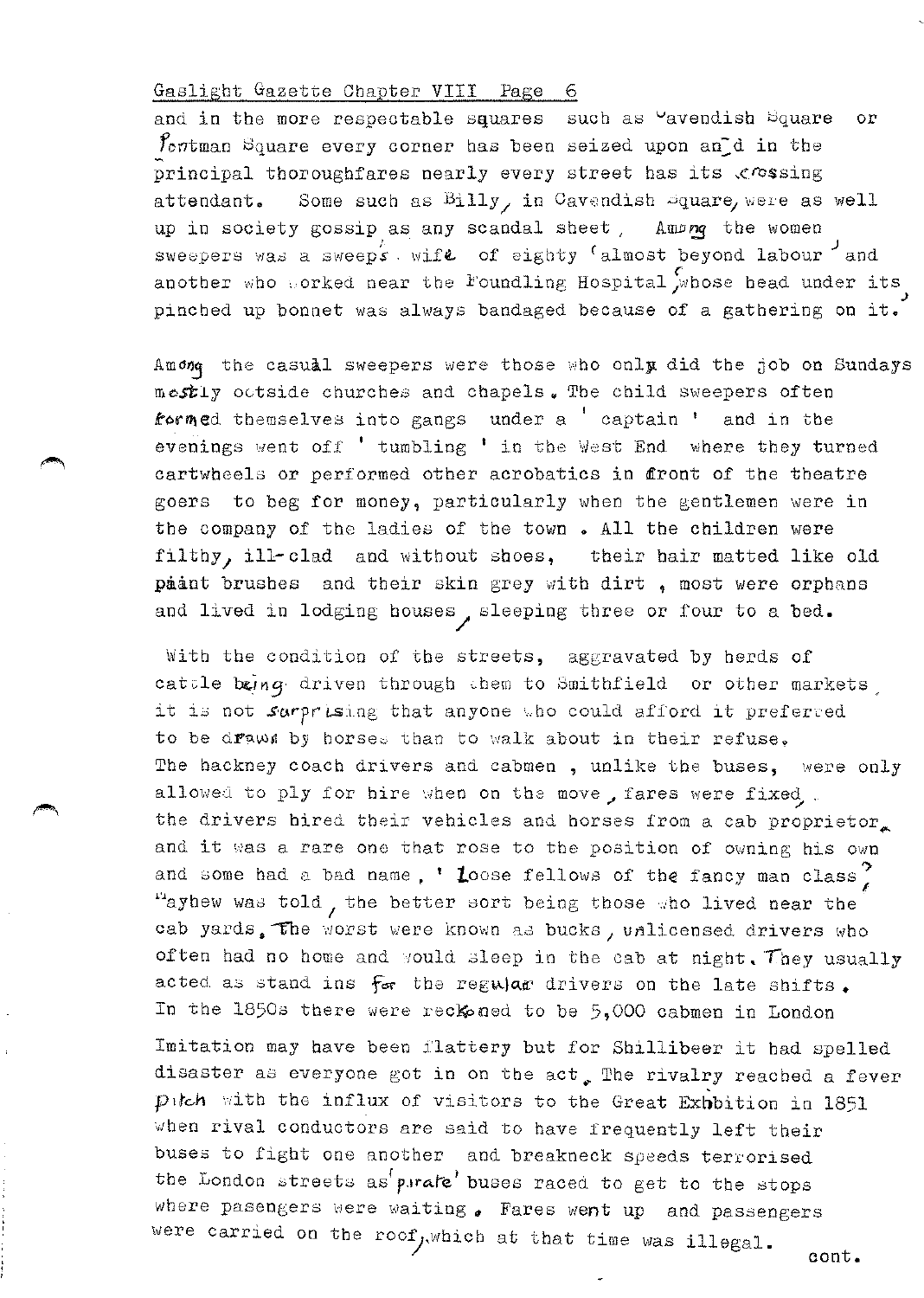Matters reached a head in 1855 with another move from "rance this time by a company of which five of the directors were french, resulting in the irate bus proprietors and their employees protesting loudly against the foreigh invaders with placards and slogans such as ' Keep the Frenchies Out  $!$  ' but when assured that their only intentions were to bring some order out of the chaos of London's transport and that jobs would not be lost, the take-over proceeded quite smoothly and by April 1856 the Illustrated  $\sim$ ondon  $\sim$ ews  $\sim$ was able to report that the Wompagnie Generale des Omnibuses de "ondres, now the General Omnibus Company, employed 1300 men and 5000 horses  $\sim$  In the Gazette's area they bought up about forty buses and a competition to produce a new omnibus design with. a prize of £100 was won by a Hammersmith man, R. F Miller, who is believed to have been Robert Miller, a carriagemaker of King Street, His design consisted of a larger compartment for passengers, so that they did not have to croveh, better ventilation and other improvements and this design became the basis for the standard ' knife board ' pattern which lasted for many years  $\bullet$  The knife board had top deck seats placed back to back and it was accepted that only male passengers would use these until much later in the century skirt boards were placed along the outer adges to hide the ladies legs from the eyes of passers-by in the street below .'

t The standards of service were also improved according to the Illustrated  $\zeta$  ondon  $\hbox{News}$  'so that the ' unprotected female need no longer be a strong minded individual to travel by bus and even anxious parents will henceforth hazard their daughters without disagreeable associations connected with chimney sweeps or dealers in Norfolk sausages  $\cdot$ . An intimate picture of what it was like to travel on one of these vehicles is given by the painting by W.M.Egleys in the  $4$ ate  $4$ allery, Life in a London Omnibus ' in which business men in stovepipe hats are crammed into the tiny cabin with a mother and her children and women with laden baskets of shopping or work to be delivered.

A brief rival to the horse•drawn omnibus was the alarming steam propelled carriage which a  $\sim$ ornishman Goldsworth Gurney had introduced  $t_{\rm wc}$  years earlier and reached 15 miles an hour on the road between London and Bath,  $A$  few years later, Walter <sup>H</sup>ancock had brought a similar vehicle to cover the distaace between . Paddington and the City and other entrepreneurs followed suit. In Epping in 1836 the entry of such a vehicle into the town caused such a commotion that it was greeted by cheering crowds but the enterprise did not last and it was seven decades or more before mechanical transport really began to offer

Cart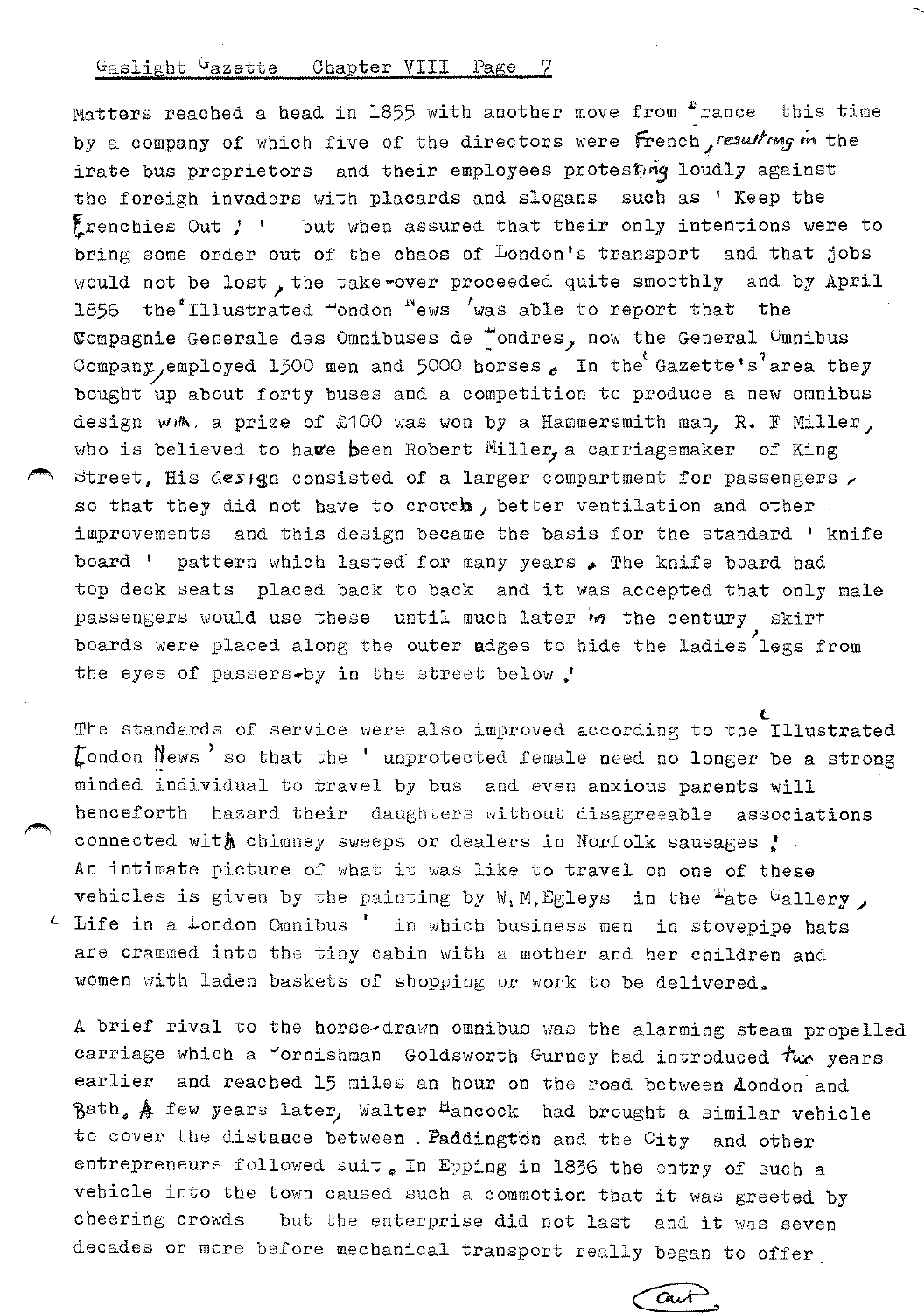serious competition to the horse, especially as it was restricted to 4 miles an hour preceeded by a man with a red flag, the ruling also applied to the first motor cars.

Steam packets on the river were also providing a new form of transport in the 1850s but these were net reliable in bad weather and liable to accidents, many of the craft being hardly river worthy and there were reports of drownings and at least one explosion.

The possibility of being run ower by a horse-drawn fire engine, as the fastest vehicle on the mid-Victorian roads was a dramatic hazard of street life, and another drama was provided by the runaway horse • The Gazette reported that ' a large strong horse ' had taken fright at ohepherds Bush and rushed at full gallop by the deep hollow ground in the centre of the  $b$  ahway at Richmond Road Villas. In that hollow a number of children almost constantly play and have repeatedly warned the owners of the ground that it has to be filled up  $\Omega$  on this occasion happily no accident occurred.  $\mathbf{f}$ 

The only other method of transport, other than on foot, was the velocipede which consisted of no more than two wheels connected by a bar to which was fixed a saddle, the rider propelling himself along by giant strides. A Gazette advertisement offers one of these for  $\hat{z}$  2. 2s, with another 'to take two people ' (obvuously the first velocipede made for two. ) This can be compared with a quiet pony of 15 hands, <sup>t</sup> with chaise harness and every requisite' for £ 15 which is advertised in the same issue.

In Sketches by Boz ' Dickens described the ' early clerks who walked from the suburbs on the outskirts into the City every monning. At least those coming from the north and places such as Islington or Camden Town did not have to pay a toll as many of those coming from south of the river had to to cross bridges such as Southwark, which levied a toll for pedestrians up to 1856, but entrepreneur landlords in the suburbs also got in on the act when they found these commuters using short cuts to cross the remaining fields and charged then a halfpenny at the gates.

' "en of Middlesex unite <sup>1</sup> Let every town village, parish and hamlet form a committee to petition against these injurious obstructions  $\blacksquare$ . The<sup>c u</sup>azette published this pattlecry in July 1855 in support of a campaign to abolish the turnpikes at Notting Hill, Kensington, Hammersmith, Shepherds Bush and Brompton, In the same issue a reader

∤مه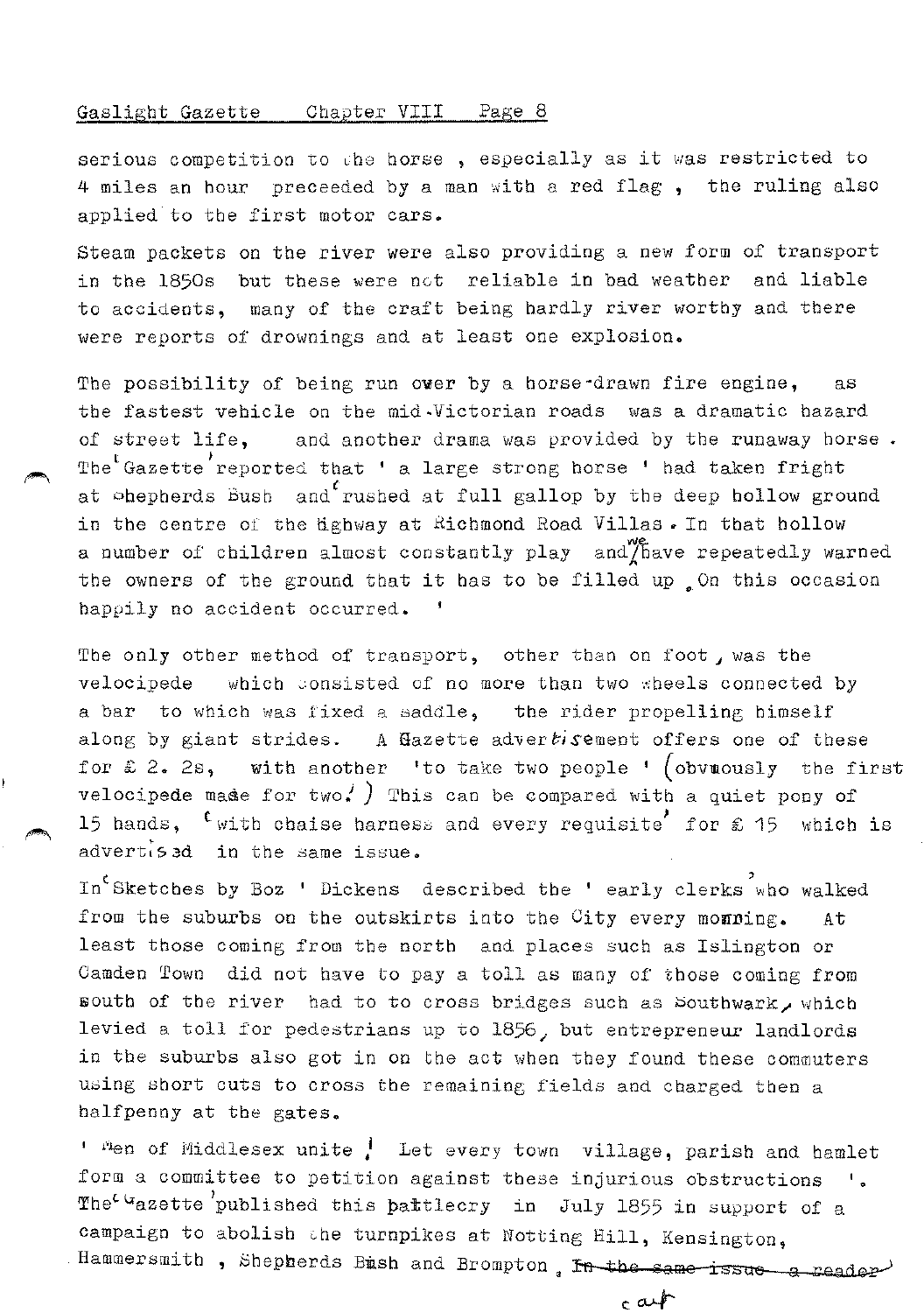In the same issue a reader sheltering under the  $\beta$ seudonym of  $\beta$ .  $G.$ ' protests ' I regard the keeper of the turnpike gates as *degalised* highwayman. How often have  $\pm$  seen these gates shut against the traffic of the labourious and honest dealers , droves of cattle intercepted and lines of vehicles delayed until it suited the tollkeeper to let them pass. The extension of #ondon is looking to the west but its more rapid progress is impeded by these tolls. '

It is unlikely that had the tolls been abolished lat<mark>er Lo</mark>ndons extension to the west would have been impeded for long, nothing could stop that great outpouring of people and their works, but they had enjoyed a long history. From medieval times the lords of the manors who were responsible for the upkeep of the roads on their estates had been allowed from time to time to levy tolls, or pavage, towards their repair, Tolls called ' pontage ' were also allowed to repair bridges and one of these was granted in 1350 for the bridge over the Countess or  $\cup$ ounters Creek which became the nensington Canal and latet a railway, the bridge that now carries the old A 4 main road past: Olympia.

In 1726 a Aensington Turnpike Trust was set up by an Act of Parliament to appoint 148 trustees with power to establish turnpikes and exact tolls in an attempt to improve some of the roads leading in and out of the west of "ondon, the state of which has become appalling as the traffic. on them increased. Apart from various property owners and other well known residents they included Sir Robert Walpole who was then First Lord of the  $r$  reasury and Sir Robert Eyre, the Lord Chief Justice. Similar trusts were set up all over the country.

It was obvious from the beginning that however great their number the trustees knew nothing about the making of roads and if they knew how to make money, they had little chance of enforcing it without a police force, as a road user who objected to tolls ( as nearly all of them did ) could rely on fisticuffs and fast legs to evade them, In 1733 the. the driver of a windsor coach was prosecuted for violently assaulting the collector and dragging him down whereby he lost the toll money and the use of two of his fingers '.

Two years later the same collector petitioned the Board of Trustees to say that he bad not complained before although suffering crushings and fractures but now having been run over by a dray and coach which

مهمده ب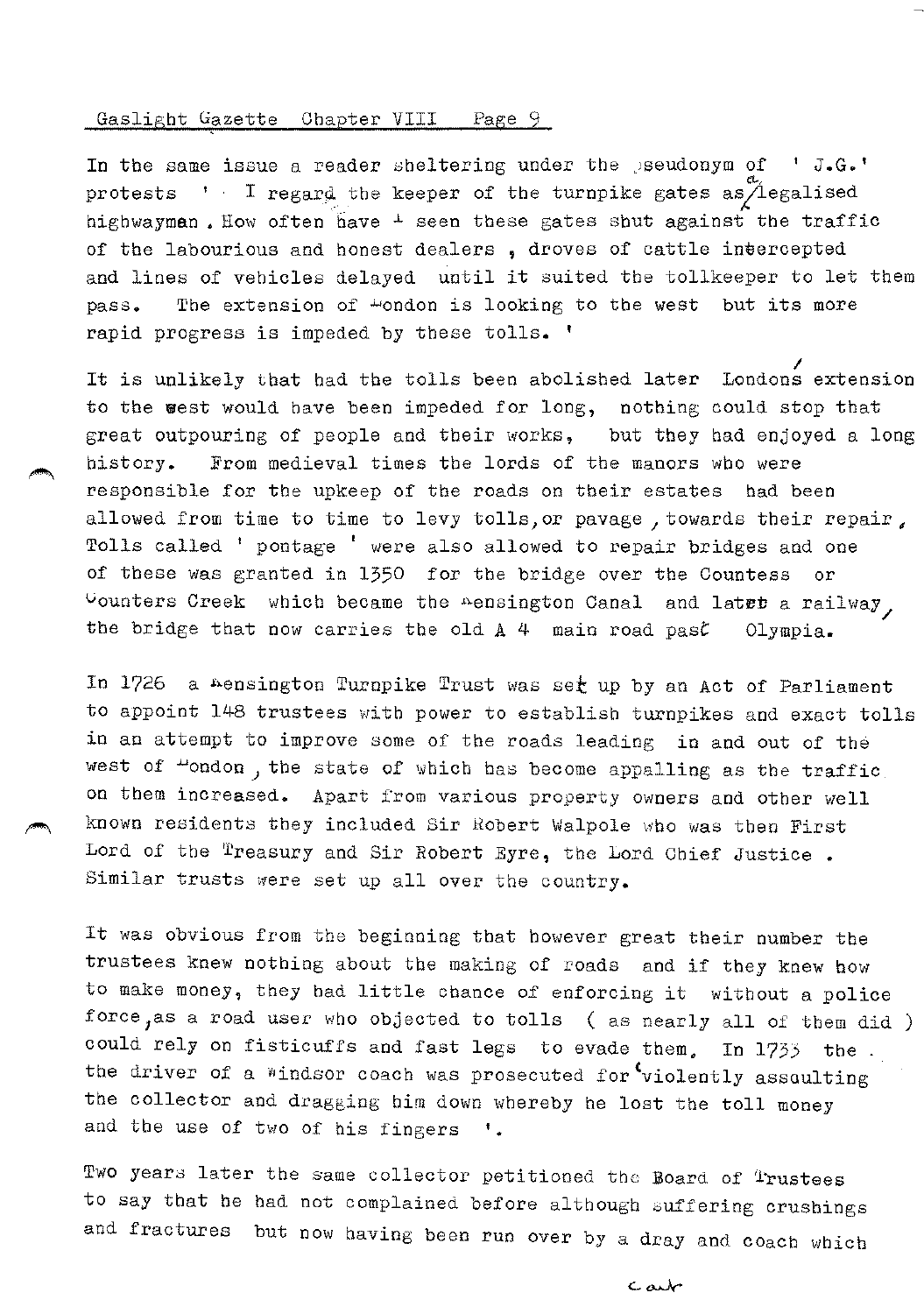had impaired his health, broken his constitition and run him into debt, and asked for relief. The Board gave him four guineas *t*  Sometimes such disputes resulted in real tragedy as in 1783 when Lord Clanricarde 's servant killed Thomas Cooper for disputing the toll at the turnpike on the road from Counters Vreek to Drentford.

How little the tolls went towards improving the roads is proved by records which state that in 1789 Hammersmith Road, at the present junction with Hammersmith Broadway, was almost impassable and there is not a way to church that is fit to tread '.

At first, three toll  $g_a$  tes had been set up by the "ensington Turnpike Trust, one at Hyde Park Corner ,obviously the most profitable as it stood at one of the busiest entrances and outlets of London, and another at what is now Buckingham  $\mathcal{L}_{\text{ate}}$  and Buckingham  $\mathcal{L}_{\text{a}}$  Road. The third was near the Queens  $Elm$  in Fulham Road where there were actually two gates, one to control the traffic going east and west along Fulham Road and another on Hogmire Lane leading to Kensington ( the present Gloucester Road ).

Cunning travallers avoided the latter by going a long way round via Church Lane so a toll was set up there. Tollhouses to shelter the keepers in bad weather were built beside the gates and a sypply of coals and candles provided in the winter, In 1729 the Trustees decided that they also needed a gate in Pimlico near the entrance to the Kings Private Road ( now Kings Road, Chelsea ) and others on Aensington Gore and Kensington Road, the latter being moved some years later to Aarls Gourt Lane which was said to have been for many years ' foundrous and not passable with carriages but was now considered improved enough to be regarded as a public highway.

One of the problems at tke Kensington Gate, and others like it on the outskirts of  $\omega$ ondon, was the expense and inconvenience to farmers ~ho used to bring their cattle in from the outlying country to graze on the fields around Knightsbridge before being taken on to Smithfield for sale and slaughterin the morning. This meant the payment of two tolls unless they drove their herd north by the Uxbridge Road to pay only one toll at Tyburn near Farble Arch. The innkeepers and the owners of the graxing fields at Knightsbrice supported the farmers protest against this imposition with the result that special ' season tickets ' were supplied which allowed the drover to pass free until noon on the following day.

 $c$  and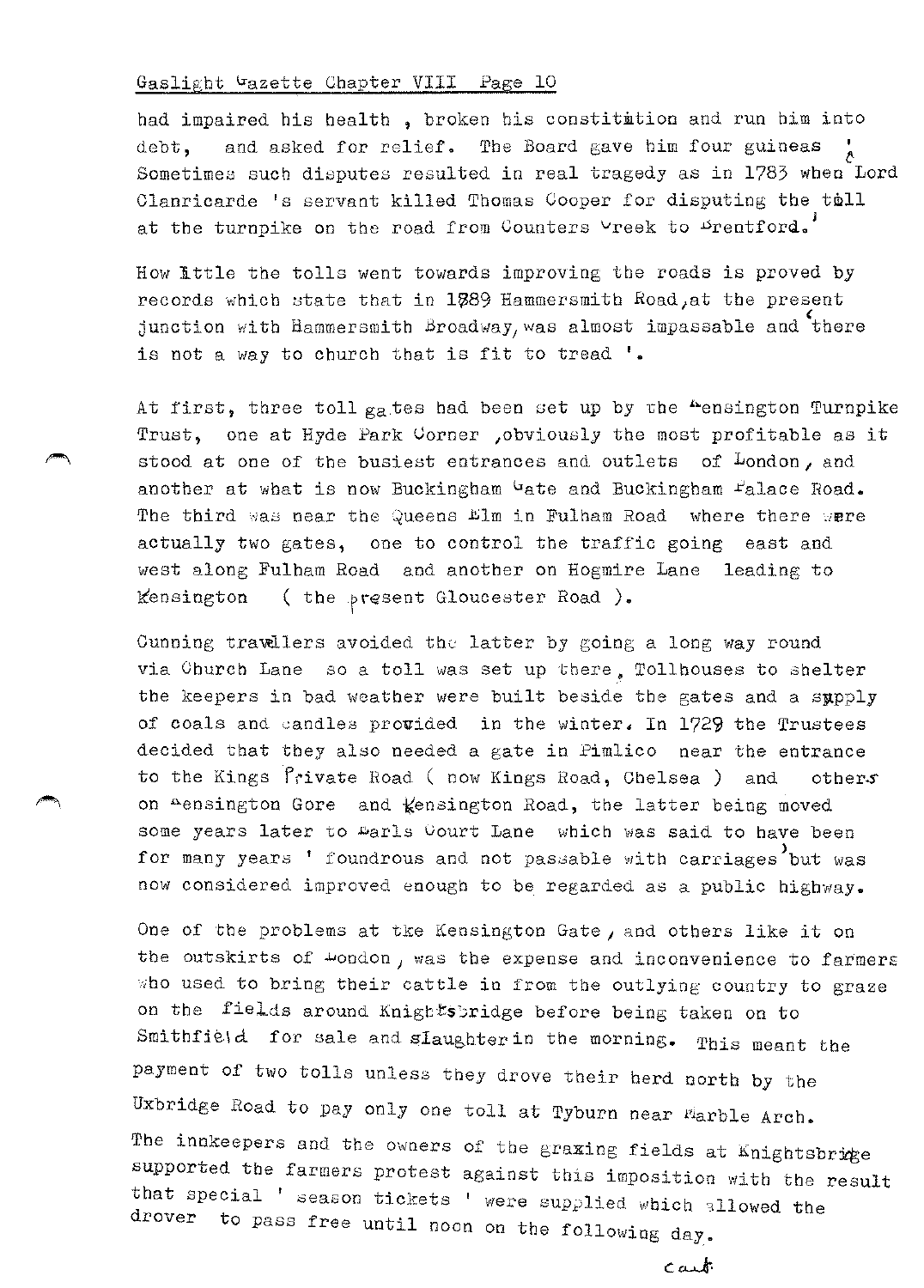Some agricultural transport was exempt from toll and a  $1 - u$ azette report tells how Henry Woodwell, a toll collector at Notting Hill turnpike was summoned for charging a threepenny toll on a cart laden with earth and manure. Mr J. Burden of West Mall, "ensington, told the court that he was carting fat black soil consisting of earth and manure to Shepherds Bush to improve his land and the defendant demanded a toll, Other cart loads of his manure had passed through the gate toll free with no objections being made by other collectors. This was the first attempt made to c arge him. The toll keeper said he had read an opinion by a barrister, Mr Jonas Levy, that such soil was not exempt as it was not for agricultural purposes but on questioning revealed that the opinion had not actually been that of the barrister himself but of his uncle, so the court ruled in favour of Mr Burden and ordered that his threepence should be repaid to him and the toll keeper pay the costs of the case, which was two shillings.

A great deal of trouble as taken at the tollhouses to decide when the hour of midnight came and the next day's tolls were due. At Hyde Park Corner there was a special dial which was kept in order by a watchmaker at a fee of two guineas a year in 1781. The toll keeper would set an hour glass by the dial at 11 p.m and send : to Pimlico where at exactly midnight a bell would be rung.

The Kensington Turnpike Trust had ap $p$ ointed twelve men as toll collector working on alternative  $24$  hour shifts and being paid ten shillingsa week They had to be able to read and write and were not allowed to sell ale or beer or strong waters at the toll gates.Each was given ' a little black paper book ' for his accounts. No one was ligble for a toll more than once a day and the amounts varied from fourpence for a coach, berlin, chariot , chasse or carriage drawn by six or more horses to one halfpenny for a horse, mule or ass, laden or unladen but not drawing a cart. Drovers of cattle were charged at fivepence a score and sheep, lambs, calves or hogs at twopence a score, ( Imagine counting them.)

The rather unenviable task of being a Turnpike Trustee was alleviated somewhat by the fact that the meetings were usually held in a tavern or coffee house. Tbes included the George in ~ensington Square and the  $\Delta$ ings Arms at Fulham as well as the Feathers Tavern in Sloane. Street and the Cadogan Arms in Chelsea, On uctober 1757 one of their Minutes records ' resolved that for the future no business be done at the meeting of the <sup>r</sup>rust after dinner. '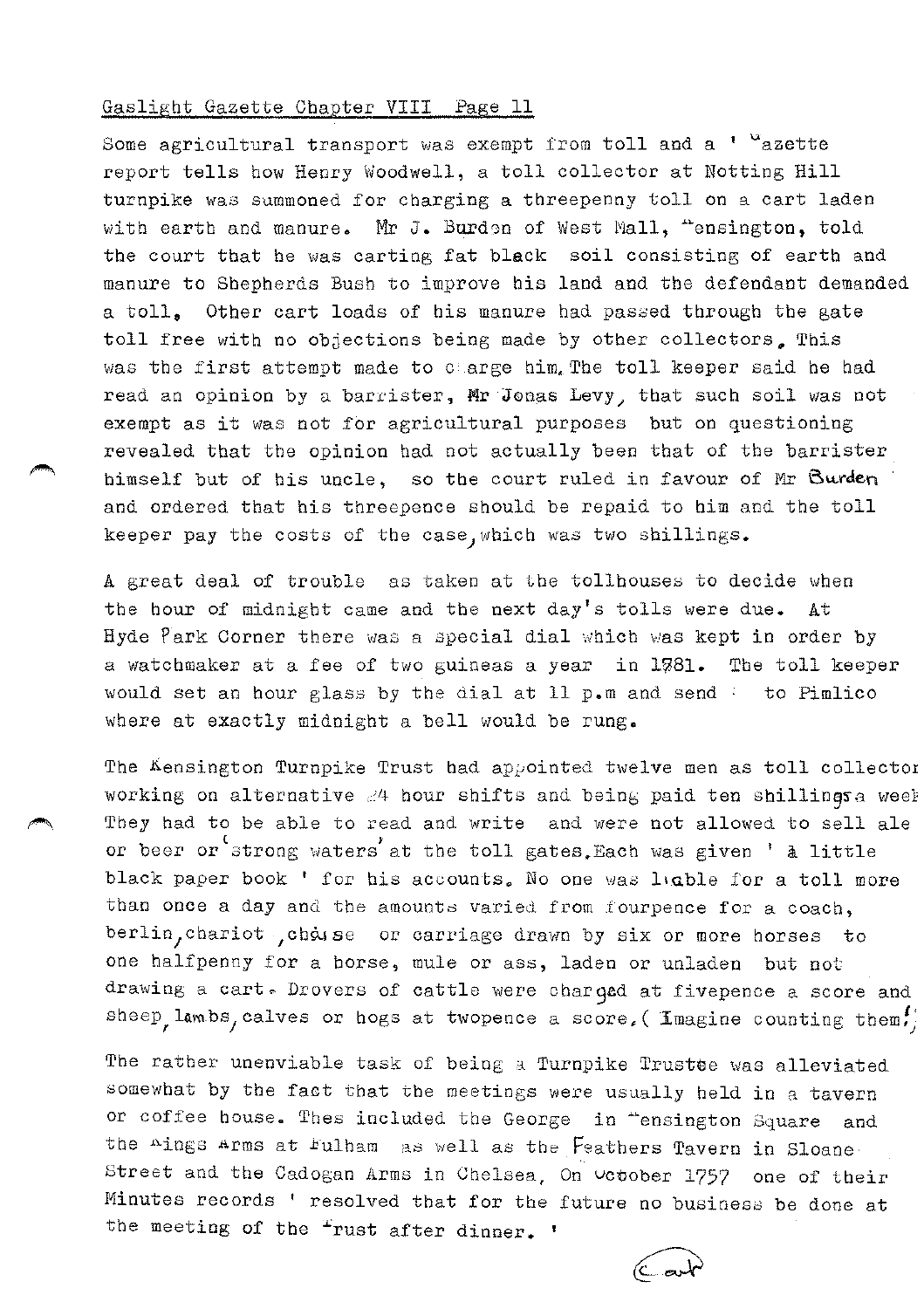The turnpikes were notorious for their crooked dealings and had frequently been attacked by William Cobbett in his ' Rural Rides 1 collectors were often found guilty of fraud and although dishonesty was slightly curbed by severe penalfies, rudeness was common and a collector at *Kensington was dismissed for* ' very impertinent behaviour towards the *Prince* of Wales '.

The Broad Wheels act of 1755 had attempted to exempt from toll any vehicle with wheels over nine inches thick because it was thought that these would be less damaging to the road surfaces but this was changed again to charging a lower toll. Likewise another act instituted a weighing system but this was defeated by the necessity of installing weighing engines and cranes. From this is can be deduced that the turnpike trusts were always short of money 1desperate to raise more and usually had to be subsidised by the local vestries.

 $\Theta$ t had become obvious by the 1850s that the toll gates had long outlived their usefulness, They had already been abolished in central London and as Charles  $\sim$ trutt wrote in his campaigning editorial in 1855  $\cdot$  the towns of Notting Hill, "ensington, Hammersmith, Shopherds Bush and Brompton  $\rightarrow$  e growing in importance by theit population and extension of new building and increasing trade to be considered a continuation of the streets of  $\sim$ ondon<sup>2</sup>, Chelsea had been released from the infliction of the turnpike, he said, so why not these adjoining places. Turnpike gates would not be tolerated in the "trand Oxford street or Piccadilly Tolls were an impediment to intercourse between the parties at either side of the gate and opposed to the principle of free trade. interfered with the letting and sale of property. He had known families dispense with their own horse and vehicles in consequence of the annoyance and expense, diminishing employment. He had also noticed when passing  $\sim$ t James  $\mathcal{S}_{\text{quare}}$ , Notting  $^{\text{Hill}}$  a iew mornings ago that a whole range of houses on the south pf the square was unoccupied, a fact he blamed on the toll gate and appealed to the landlord of that property to  $\ell$ join our Householders Club against them.

His views were well supported by his readers Asking where he could sign the petition a "r Robin Bird maid he knew of a highly respected family which had left Notting Hill owing to the expense of the turnpike. and Mr Oliver Smart of ~hepherds Bush told how he had driven his four wheeled cart with his wife and child to vhurch Street to buy a cup for his little boy.<sup>1</sup> bought one for a shilling <u>but it cost</u> me

Cart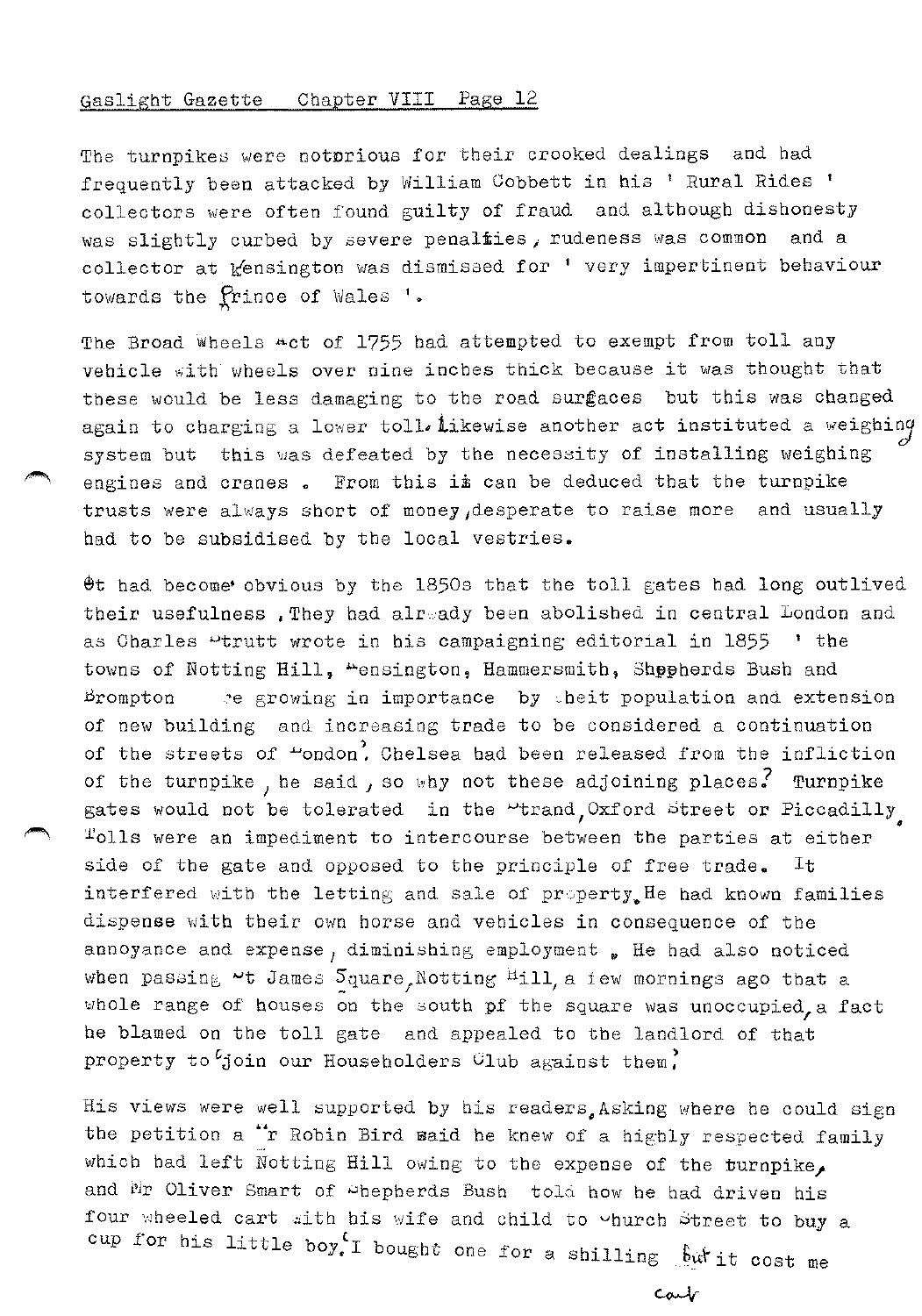' I had  $\circ$  pay 4 $\frac{1}{2}d$  to the turnpike at Shepherds Bush and 4 $\frac{1}{2}d$ at Church Street. Have we no way of getting rid of this barbarous nuisance except by Act of  $F$ arliament. ? And Henry Stephenson, of Mpper Church Street, Chelsea said be had turned round when almost in reach of the Crystal  $\pm$ alace at Sydenham rather than have to pay a toll.

Possibly because its problems were so complex and also through the influence of those in power who did not fancy having to tackle them, London was excluded from the Municipal Corporations Act of 1835 which laid down some standards in the conditions of roads and street

lighting , "ensington however, had obtained a local act, the Kensington Improvement Act in 1851 which empowered the Vestry to carry out various repairs and innovations and the ' gazette's ' editorials in the years 1854/55 indicate that the Editor and some of his readers were not at all satisfied with the progress being made.

One of  $\sharp$ he main centres of complaint was Holland Walk which in those days was one of the few routes connecting what the ' Gazette ' called ' the twin towns ' of Aensington and Notting Hill . Holland Walk said the paper, supported by numerous correspondents, was ' wholly without the light of gas and appropriated to the nightly assignations of the designing and abandoned, By such inattention to lighting and by allowing these paths to become a rendezvous to the obscene, a great wrong is done to the nervous and prudent members of our community, These walks are pleasant agreeable and convenient by day and there is no reason why they should cease to be at night , unillumined by gas and unprotected by police, A few lamps with one o. two policemen would render the thoroughfare passable at all times.  $($  It is a sobering thought that 130 years later, despite a number of lamps and the regular presence of the law, Ho\land Walk is still not to be recommended to the nervous or prudent after the hours of darkness )

In 1855, however, Charles Strutt thought he had the remedy, he recommended those who suffered this inconvenience to enquire at the Vestry Hall between JO a.m and 4 p.m. as·1he.oracles there might shed some light on the question.

Addison Road, said one of his correppondents, was also so dark and ill-lit that to find one's way it was advisable to keep to the right hard side and guide oneself by the stars, keeping Uraa  $M$ ajor a little to the east of the chimney pots on the eastern side.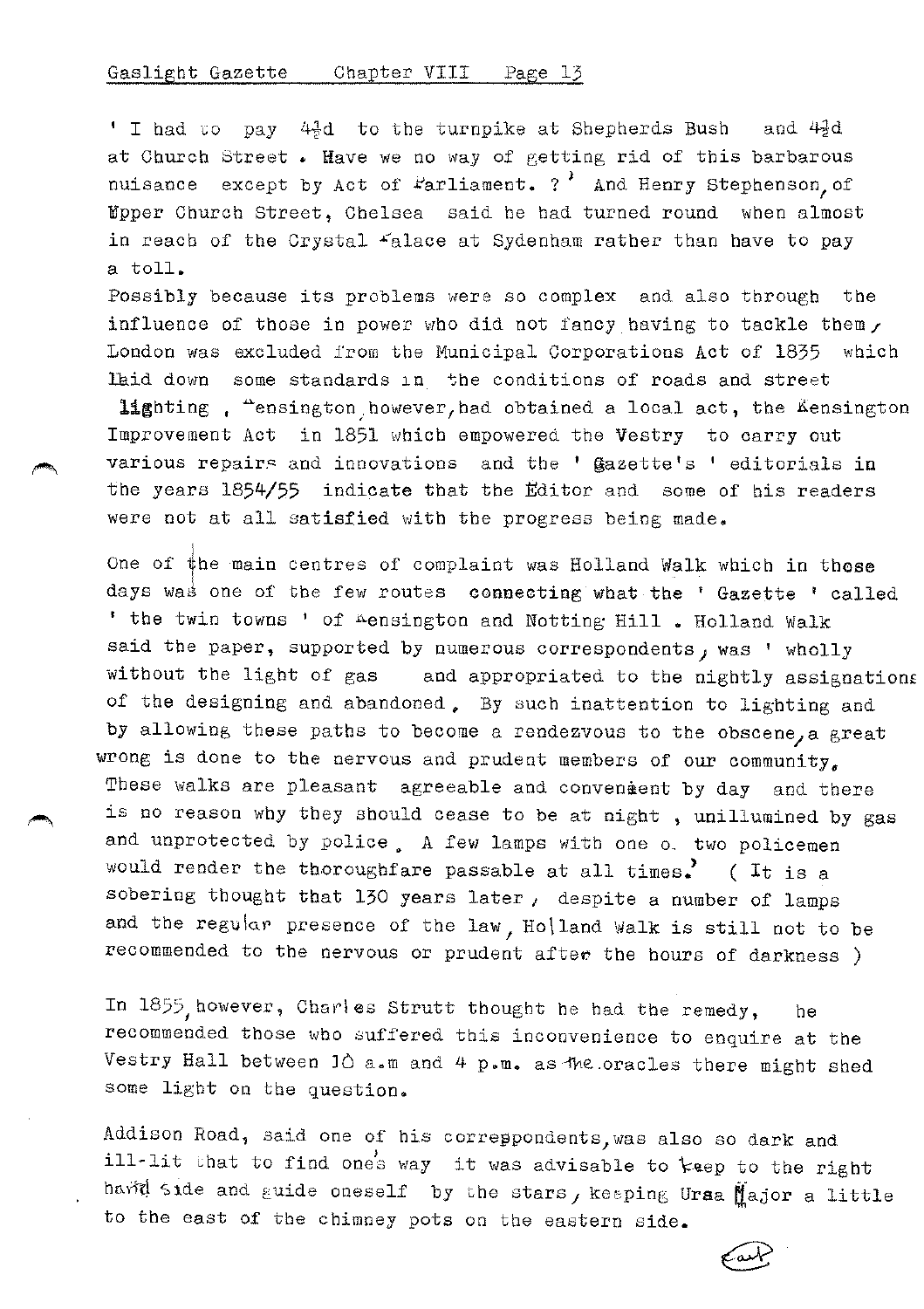An editorial also appealed to the clergy in the vicinity ( although not saying what they could do about it ) as the question was one of morals , the writer having frequently witnessed in the dark spots of Lord Hollands park assemblages of boys and girls seen standing near women of the town lurking for their victims, ' But enough of this filthy subject ' he concludes ' God said " Let there be light  $19^{-1}$ .

The opulence of the new houses which had recently been built in Addison Road during the past twenty years were contributing greatly to the parochial rates, he said, and therefore deserved better service, One or two of the lamps flaring away unnecessarily outside the entrance of the Vestry Hall might well be spared for the purpose of lighting this thoroughfare , especially as every little court and alley in the old town with its dazzling palaces selling gin was lavishly illumined.  $r_{\text{alace}}$   $\frac{v_{\text{arden}}}{v_{\text{at}}}\$  (todays fensington Palace Gardens or ' Millionnaires Row ' ) also had many street lamps, he said,although the gates were closed to tbe public at midnight.

The absence of street . lamps; was not the only complaint, others considering the supply of gas to be so inadequate as to make those that were there, ineffective ' little melancholy dots of glimmering light which have made the oil lamp contractors blush ... the charge of five guineas a lamp should be sufficent to ensure a better light if the instructions had not been issued to the lamplighters  $\bigcirc$  to turn them down.

Bad lighting added to the hazards of the building sites which abounded in the rapidly developing neighbourhood . The south side of Vincent Terrace a row is skeleton houses ( financial crises often caused projects to be abandoned for months, if not years ) to the west of Archer Street  $\zeta$  now Westbourne Grove ) was said to be in a very dangerous condtion. The area of each house is hpen without a protecting wall and about the centre a deep trench runs halfway into the road. A passer-by not minding his way or walking in the dark would be in imminent danger of breaking a limb or being killed, says the Gazette's vigilant ' Inspector ' in his Notebook. "ew buildings in Portland Road were also described as providing dangerous traps for horses and passengers and should be levelled as they were unsafe and unsightly and last winter two people  $f$  and into the area of a skeleton house there. Charfes Strutt said he had spoken to the contractor of a an area of new houses opposite the market at Sheph erds Bush and he. had admitted the danger but had promised no remedy. <sup>I</sup> We must call on t the police to take notice of this dangerous man trap says the militant,

> *ctairon.* Carb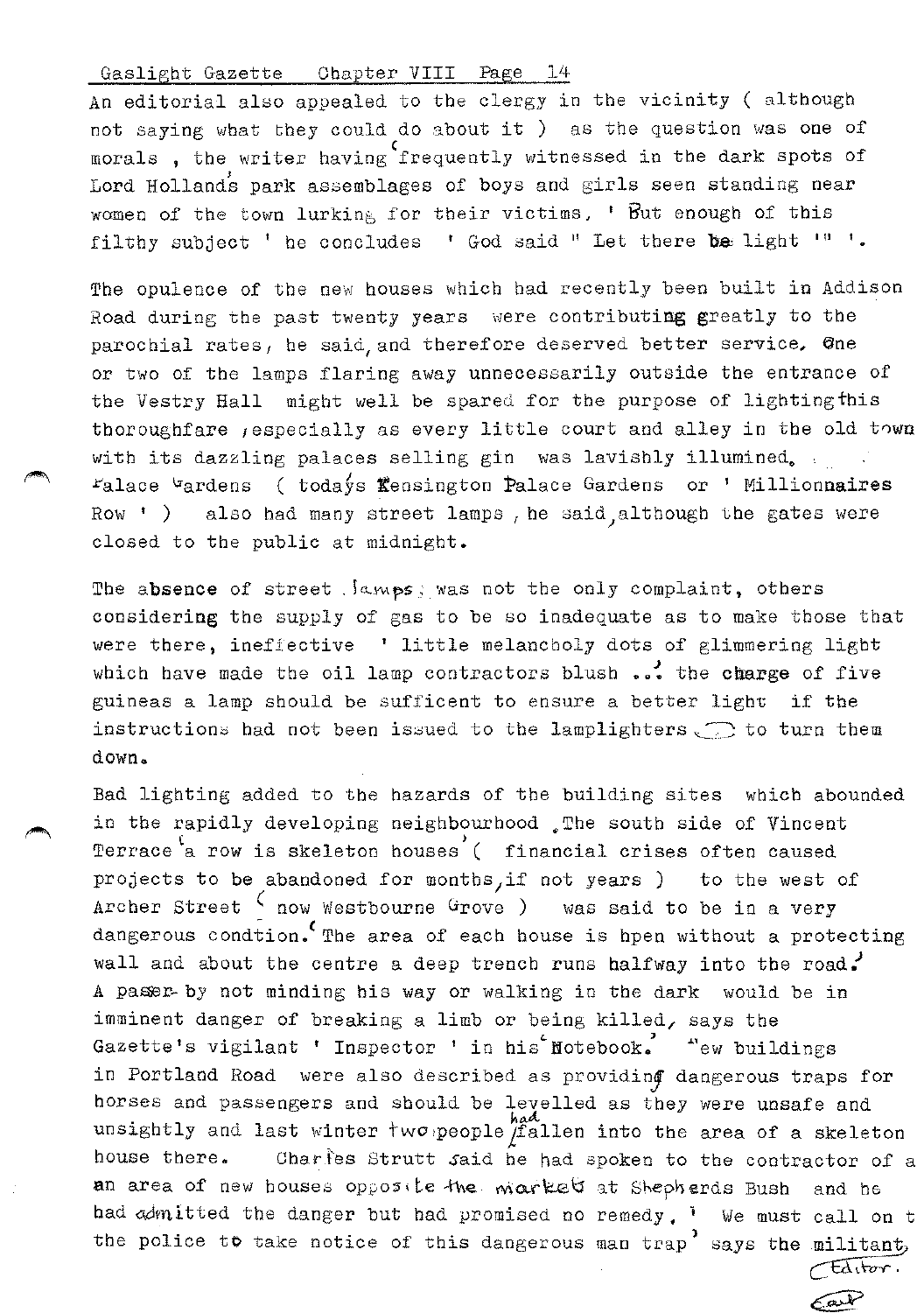What action the police might have taken is not clear but the Vestry was very unlikely to be moved by such protests said an embittered ' Constant  $K$ eader '.Had the agitation been in favour of some additional gold lace to the garments of our beadles or for the purchase of a peacock to strut ornamentally in the courtyard of the Vestry Hall no doubt a Board Extraordinary would have been called. The parish has long been unprofitably encumbered with a millstone sort of Board of Do Nothings around its neck. Hopefully the new Act ( the Metropolitan Management Act 1855 ) will infuse some vitality , a new set of men capable of feeling the impact of the duties they undertake. '.

One solution to the probleme of night travel through dangerous and unlit lanes and highways linqered on from the previous century when trawllers would assemble together to make the hourney after hospitalit; at Holland House back to London  $\lambda$  a gun being let off to mark the hour of departure. This practice still endured, much to the annoyance of a ' Gazette ' reader who wrote on  $\psi$ ecember 8 1855 that he retured to bed every night a little after ten o' clock ' but no sooner am I fairly asleep than Bang ! goes Lord Holland's gun at eleven waking me from my slumber which is some time ere I regain. This is a nightly annoyance, not only to myself but to many of my neighbours who have frequently complained of the circumstances. If his Lordships field piece must be discharged every night to frighten enemies might he .not allow it to be fired earlier in the evening and not startle the the surrounding residents who keep good hours making them feel as if they were before Sebastopol. ! '.

\* \* \*

Paxtons Great Victorian Way was probably the most exciting of many extravagant proposals to transform London and solve its terrible traffic problems in the decade after the <sup>G</sup>reat Exhibition. It was one of two schemes both obviously inspired by Paxtons Crystal Palace as the rival designer, William Moseley, submitted a plan for a Crystal Way which was to run from Cheapside to Oxford Circus ... with a branch from Piccadilly to beven Dials, with a road and shoppins arcade, 25 feet above street level, running over a railway. Its incredible impracticality got it very little way with the Select ~ommittee on Metropolitan Communications as Moseley seemed unable to explain how his trains would run, or stop at the stations. Paxton's scheme was no less ambitious but he had his reputation behind him.

car.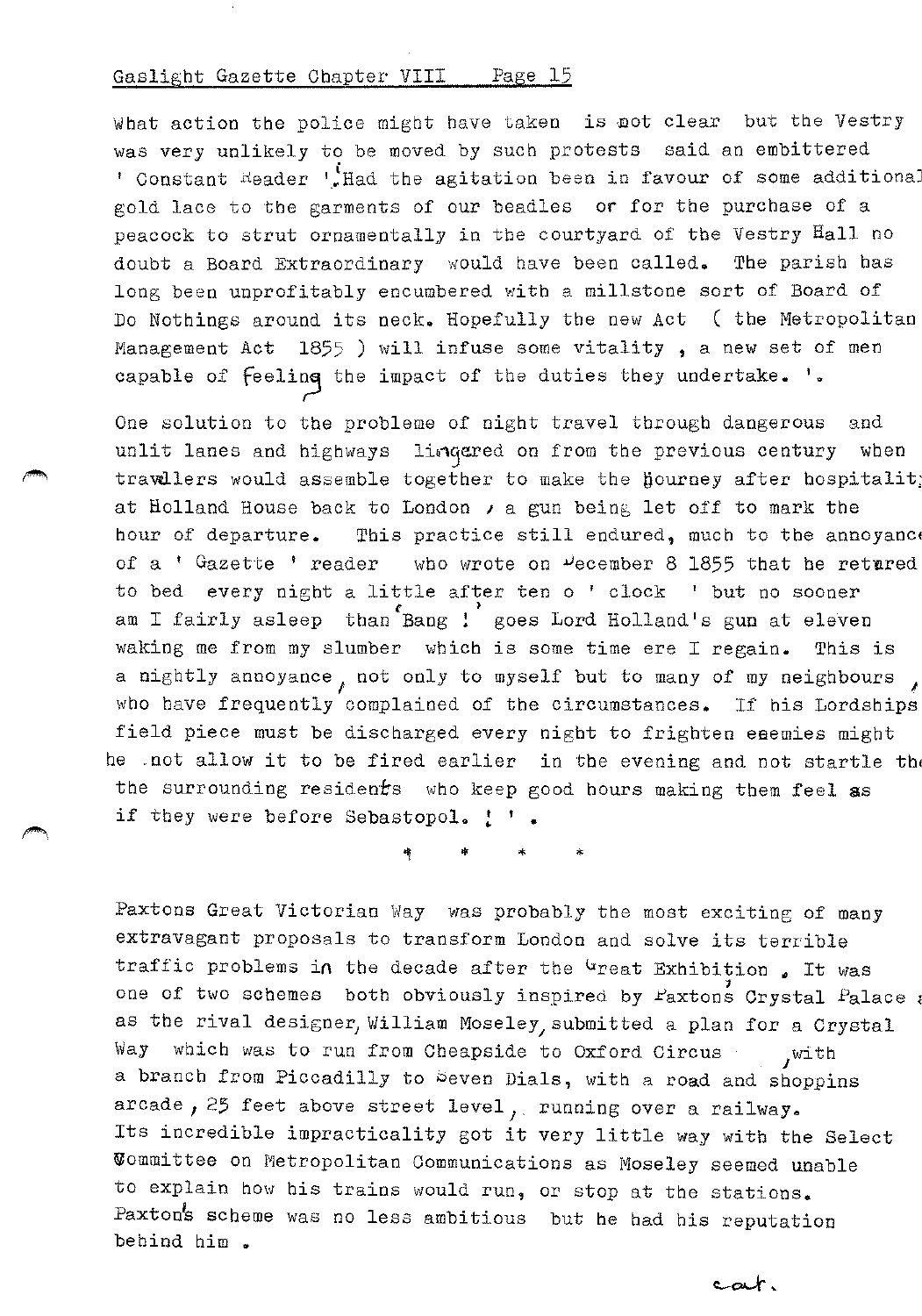His route, over ten miles long and 73 feet wide, included shops and houses in4ide a covered way , the atmosphere would be as pure as the country, he said, and the temperature controlled . to give London a new source of comfort and enjoyment and prevent infirm persons from haring to go abroad for their health in the winter. Charles Strutt obviously favoured raxton§ scheme *1* (especially as the section across ~ensington Gardens would be open to people of the right social position and horse riders only ) and gave it some detailed coverage. 'The main feature of Sir Joseph's scheme is the construction of what he calls a bpulevard or girdle to commence near the Royal Exchange at the back of Moorgate Street, cross Cheapside by Old Jewry, avoiding as much  $\frac{1}{2}$  as possible the  $\frac{1}{2}$  horoughfares and valuable property at present existing. Proceeding across Cannon Street and over the river by Southwark B1:idge *1* through the Borough, through Lambeth *1* across the the South western Railway , then across the river again by the Houses of Parliament near V<sub>j</sub>ctoria Street, thence through Brompton passing by Gore House and thence crossing Aensington Gardens to the Great ~estern Railway Station diverging a little in order to take the general traffic of Marylebone, continuing about half way between Regents <sup>F</sup>ark and Oxford Street, again divergins to the North Western Station thence to the <sup>G</sup>reat-Northern Station (Kings Coss and St-Panenas and round by Islington to she same point it started from.  $\sim$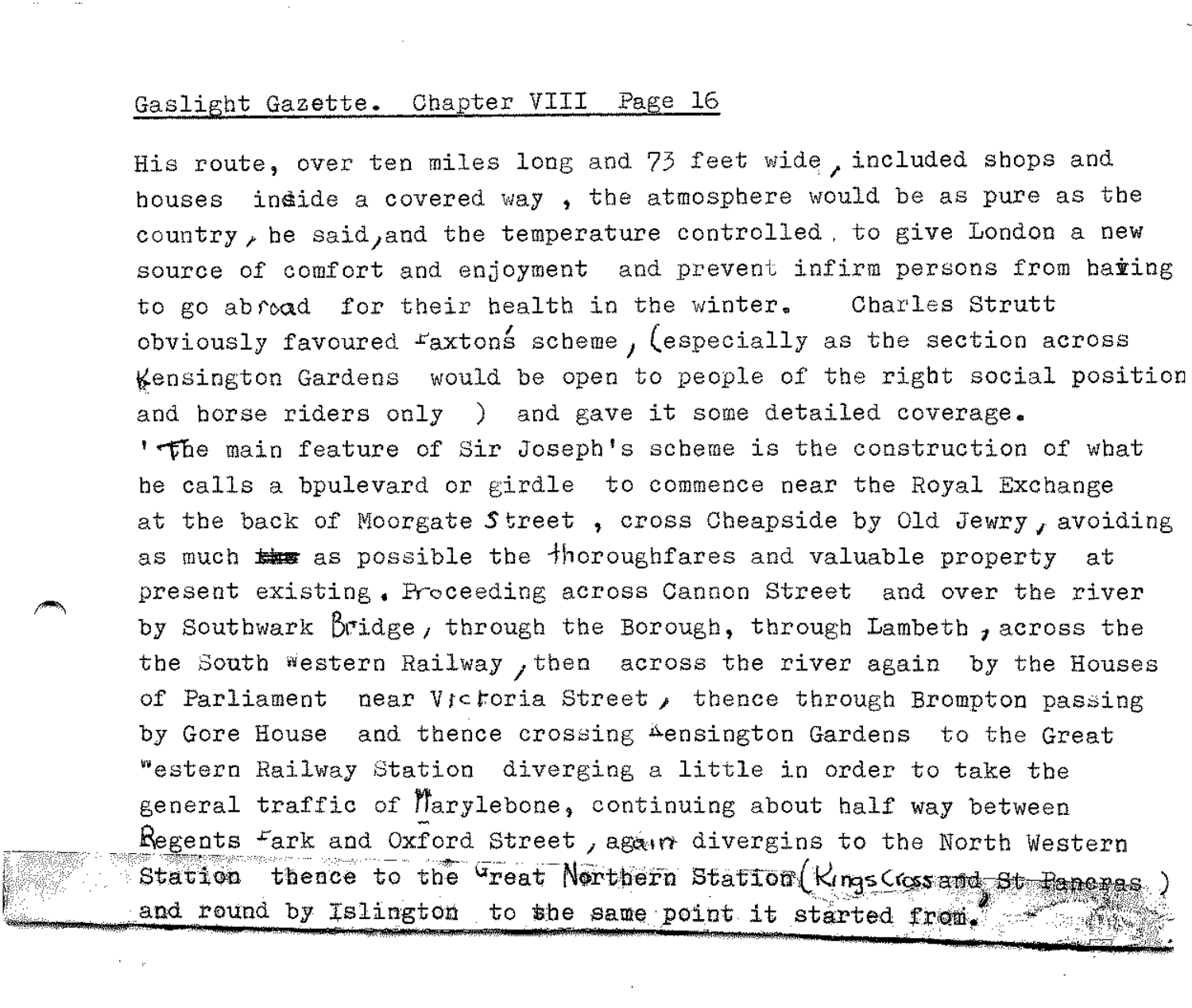Supported to a state

participants and the property of the Company of the Control of the Second The Gazette editorial concluded Sir Joseph Paxton has minutely entered into the cost, repair gources of profit and general public advantage and the urgent consideration of the government should be given to this plan to relieve the swelling tide of traffic.. If it materialises the genius who gave us the Crystal Falace will have given our huge city a glittering avenue rendering it, in the magnificen  $x_1$  of its chief thoroughfare without approach paralleled in ancient or modern times. والمستحدث والمستحدث والمتعارف القائل والمتهد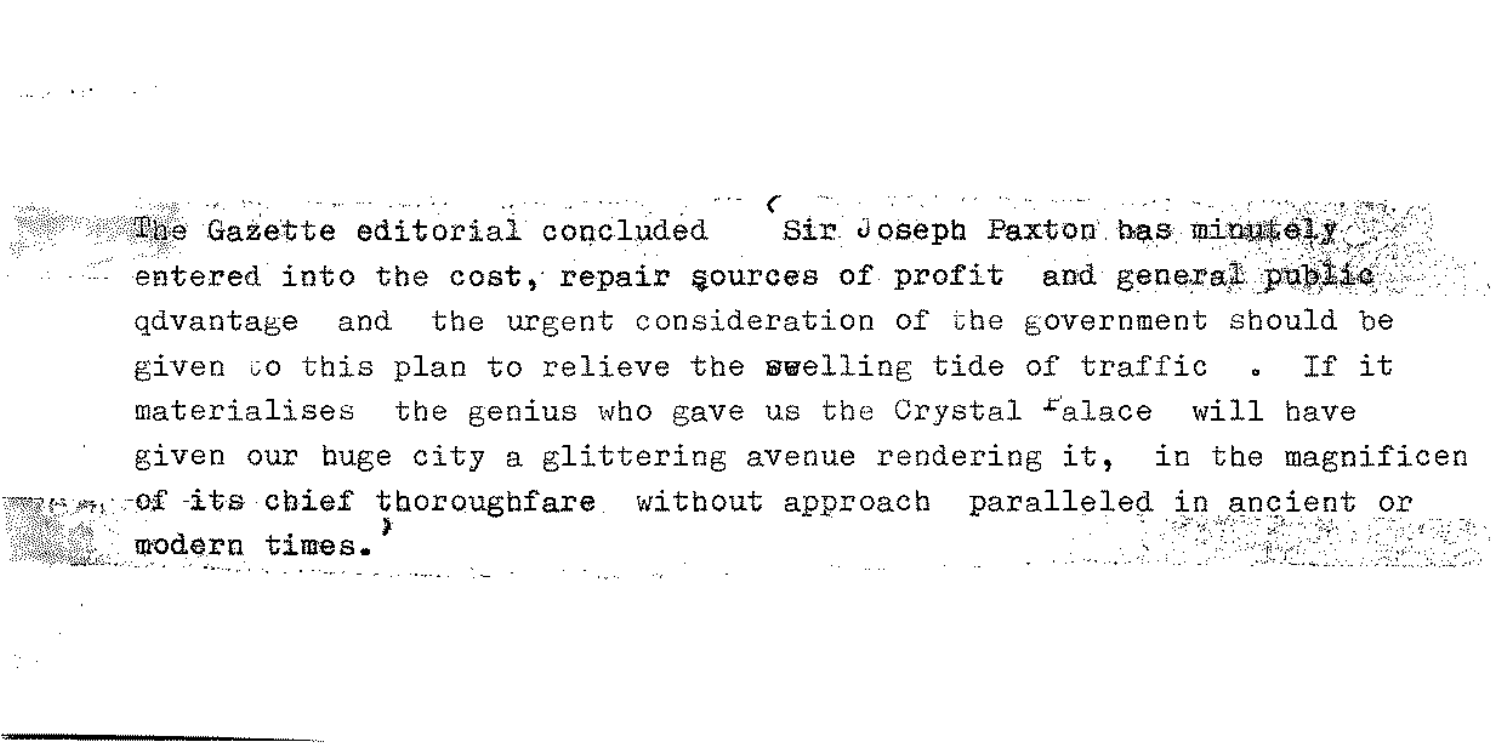-:·-

Fanny Kemble enjoyed her ride which she said was a sensation of flying and 'quite delightful, as smooth as possible. A very different view was expressed by George Osbaldston, the famous 19th century sportsman and gambler, in his autobiography when he described a rail journey much later in the century in the 1860s as one in which there was constant fear of accidents with women screaming every time the unlit train passed through the stygian darkness of the tunnels.

In ' Dombey and Son ' Dickens' description of the railway mania which had hit the country was that ' even the houses seemed disposed to pack up and take trips ' and describes a railway station and its sidings.  $*$ All night and day the conquering engines rumbled at their distant work, or advancing smoothly to their journeys and gliding like tame dragons into the allotted corners grooved out to the inch for their reception, stood bubbling and trembling , making the walls quake as if they were dilating with the secret knowledge of great powers yet unsuspected in  ${t}$  **shem.** '. Dickens was to be involved in a horrible railway accident nearly twenty years later when travelling from Folkestone to London on the way 'back from a visit to Paris. The train in which they were passengers crashed through a bridge over a river between Headcorn and Stapleburst in Kent and an engraving in a contemporary magazine showed him tending the injured and dying  $\zeta$  he himself was unhurt ).

Although trains were running into the centre of London and all round the outskirts, the more central suburbs were not served with rail transport until comparitively late in the Victoria era . In Strutt's day the only railway actually in his circulation area was the Birmingham Bsistol and Thames Junction line which in 1836 bad been authorised to run run from the basin of the  $\frac{1}{6}$ ensington Canal, south of what is now Olympia Station, to connect with the main line s to Birmingham and Bristol at Wormwood Scrubs. The line opened for passengers in 1844 with stations at Kensington and Shepherds Bush  $_{\bullet}$  It was not a success and was nicknamed ' Punch's railway ' from the frequent unflattering mentions it received in that journal and the passenger service seased after only a few months although it continued to transport freight. A serious collison occorred on a level crossing at Wormwood Scrubs in 1855 where it met the GWR, and a bridge was built fi $v$ e years later by which time the railway had also been extended south following the now drained canal channel and crossing the river at Battersea to reach Clapham Junction . From then on, for over a century, this ancient line had a chequered career, mostly unsuccessful

 $c$ at.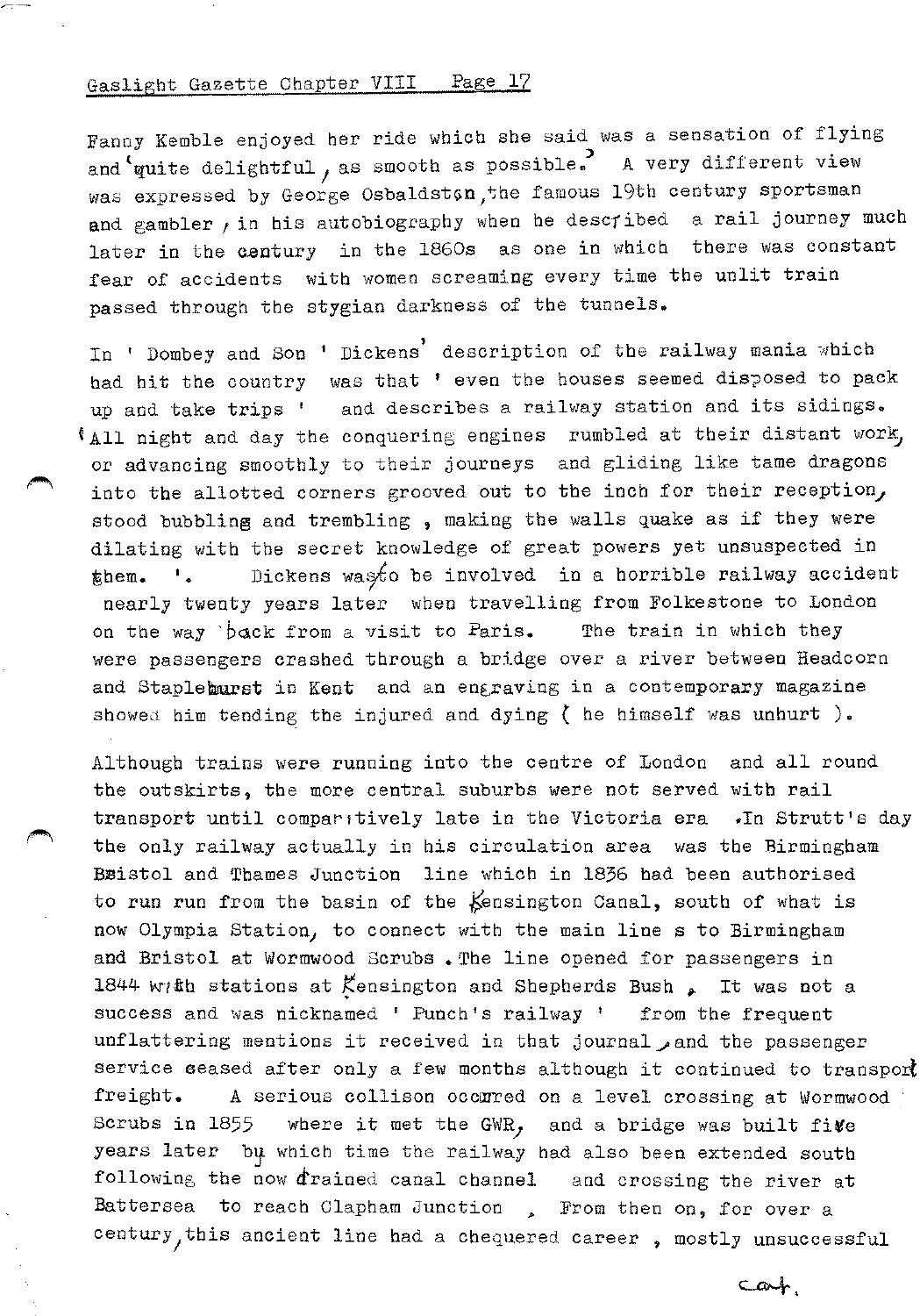At last however it may be coming into its own with the announcement of plans to restore it into a loop line service which would provide the much needed interconnection between all the main rail termini in .<br>London , an extension of its orignal purpose so long ago.

The first <sup>f</sup>addington Station consisted of little more than a few wooden buts in which passengers could buy tickets and wait for the trains , a dozen or so of which ran each day *J* but by June 1841 when the Great Western Line had been extended to Bristol more platforms were built, numbering seven by 1844. In the meantime the railway had received the royal accolade with the Queen taking a train from Slough ( the nearest station to Windsor Castle ) to  $\frac{1}{2}$  ondon on June 13 1842. It was thefirst time that a reigning monarch has ridden on a train and she considered the speed far too fast ( it was 44 mph ) in future royal trains gave up showing off and travelled at a more sedate pace. Works began on the large permanent station at  ${}^{\epsilon}$ addington in 1850 and were completed in 1854

The postscript tb the Gazette's transport story bmust be this item which could hardly be of more topical interest and appeared no less than 131 years ago.

' For several weeks past some able hydrographers and engineers have been employed in surveying the coasts of the neighbourhoods of Boulogne and Calais on the "rench side and of Dover and the South Foreland on the English side of the Channel and taking some sounding; with a view to reporting on  $\nu$  the feasibility and advantage of forming a communication between the two countries by means of a submarine tunnel and railway.........